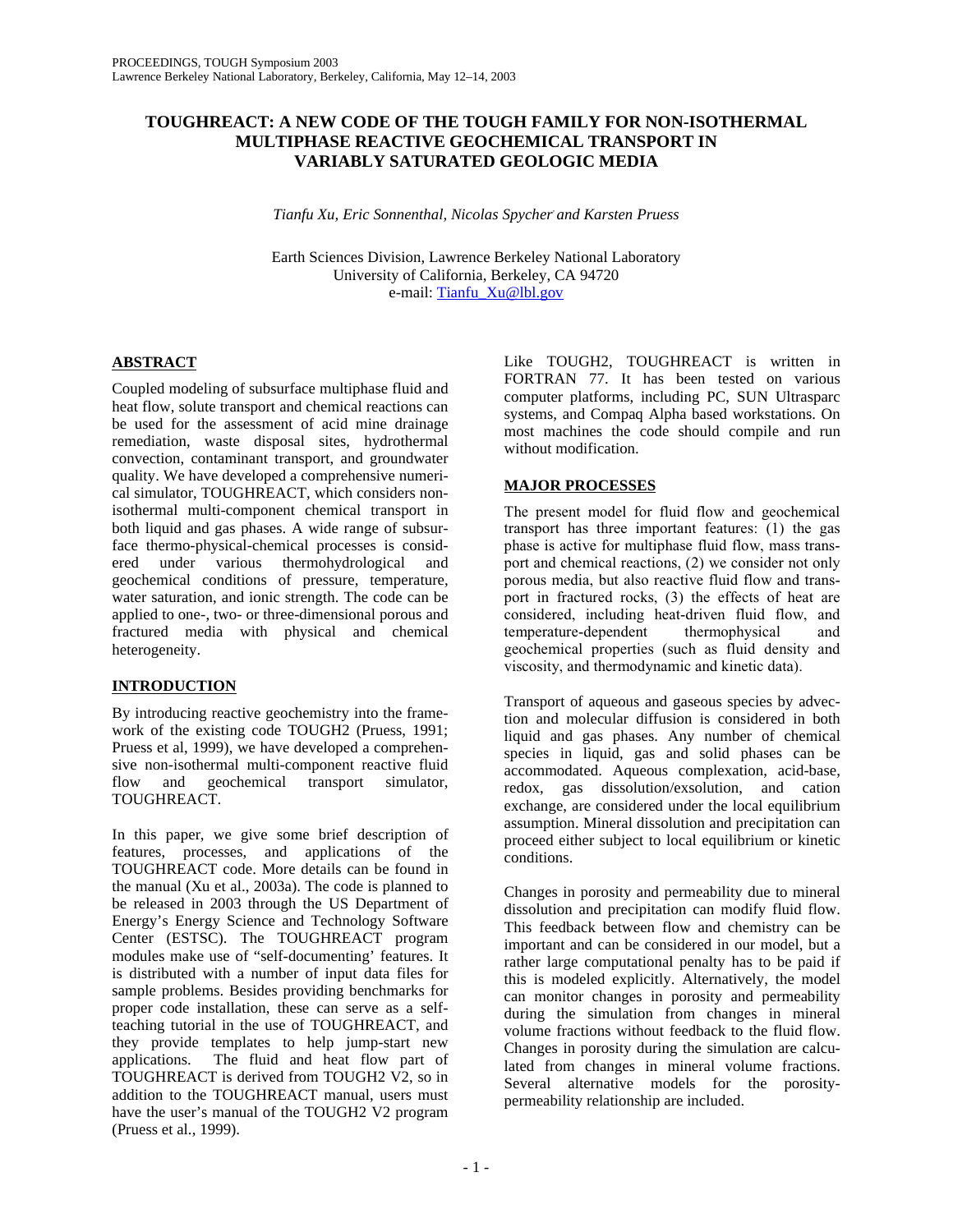We currently neglect deformation of the porous skeleton. Heat effects from chemical reactions are neglected in our current model, as are changes in thermophysical properties of fluid phases (such as viscosity, surface tension, and density) due to changes in chemical composition.

## **SOLUTION METHOD**

TOUGHREACT uses a sequential iteration approach, which solves the flow, transport and reaction equations separately. The flow and transport in geologic media are based on space discretization by means of integral finite differences (IFD; Narasimhan and Witherspoon, 1976). The IFD method gives a flexible discretization for geologic media that allows us to use irregular grids, which is well suited for simulation of flow, transport, and fluid-rock interaction in multiregion heterogeneous and fractured rock systems. An implicit time-weighting scheme is used for individual components of flow, transport, and geochemical reaction. The transport equations are solved independently for each chemical component, whereas the reaction equations are solved on a grid block basis using Newton-Raphson iteration. The quasistationary approximation (Lichtner, 1988) and an automatic time stepping scheme are implemented in TOUGHREACT.

### **MODEL SCOPE AND APPLICATIONS**

TOUGHREACT is applicable to one-, two-, or threedimensional geologic domains with physical and chemical heterogeneity. The code can be applied to a wide range of subsurface conditions. Temperature can range from 0 to 300  $^{\circ}$ C, limited by present by available geochemical databases such as EQ3/6 (Wolery, 1992). Pressures can be from 1 bar (atmospheric pressure) to several hundred bars (at several thousand meter depth). Water saturation can range from 0 to 1 (or from completely dry to fully water saturated). The code can deal with aqueous solutions from dilute to moderately saline (ionic strength up to 4 mol/kg H2O for NaCl dominated).

The TOUGHREACT code was extensively verified against analytical solutions and other numerical simulators (Xu and Pruess, 1998; Xu et al., 1999; Xu and Pruess, 2001). The LBNL group has applied the code to a variety of field scale problems. A small number of external groups, including UNOCAL, EPDC and ExxonMobil, have participated in betatesting and have used the program for hydrothermal and petroleum reservoir problems. Major TOUGHREACT application examples are summarized in Table 1.

In combination with different fluid property modules, TOUGHREACT is applicable to a variety of reactive geochemical systems, including (1) mineral deposition such as supergene copper enrichment (Problem 1 in Table 1, EOS9), (2) mineral alteration and silica scaling in hydrothermal systems under natural and production conditions (Problem 2, EOS2), (3) assessment of nuclear waste disposal sites (Problems 3 and 4, EOS3 and EOS4), (4**)** sedimentary diagenesis and CO<sub>2</sub> disposal in deep geologic formations (Problem 5, ECO2), and (5) natural groundwater quality evolution and contaminant transport under ambient conditions (Problem 6, EOS9).

### **ACKNOWLEDGMENT**

We are grateful to Guoxiang Zhang and Lijie Han for reviews of this paper. This work was supported by the Assistant Secretary for Energy Efficiency and Renewable Energy, Office of Wind and Geothermal Technologies, of the U.S. Department of Energy, under Contract No. DE-AC03-76SF00098.

### **REFERENCES**

Lichtner, P. C., The quasi-stationary state approximation to coupled mass transport and fluid-rock interaction in a porous medium, *Geochim. Cosmochim. Acta*, v. 52, p. 143-165, 1988.

Pruess, K., TOUGH2: A general numerical simulator for multiphase fluid and heat flow, Lawrence Berkeley Laboratory Report LBL-29400, Berkeley, California, 1991.

Pruess, K., C. Oldenburg, and G. Moridis, TOUGH2 user's guide, Version 2.0, Lawrence Berkeley Laboratory Report LBL-43134, Berkeley, California, 1999.

Narasimhan, T. N., and P. A. Witherspoon, An integrated finite difference method for analyzing fluid flow in porous media, *Water Resour. Res*., v. 12, p. 57–64, 1976.

Sonnenthal, E.L., N. Spycher, Drift-Scale coupled processes (DST and THC seepage) models. AMR N0120/U0110 Rev.01, Yucca Mountain Project, Lawrence Berkeley National Laboratory, Berkeley, California, 2001.

Spycher, N.F., E.L. Sonnenthal, and J.A. Apps, Fluid flow and reactive transport around potential nuclear waste emplacement tunnels at Yucca Mountain, Nevada, *Journal of Contaminant Hydrology*, In press, 2002.

Xu, T., and K. Pruess, Coupled modeling of nonisothermal multiphase flow, solute transport and reactive chemistry in porous and fractured media: 1. Model development and validation, Lawrence Berkeley National Laboratory Report LBNL-42050, Berkeley, California, 38 pp., 1998.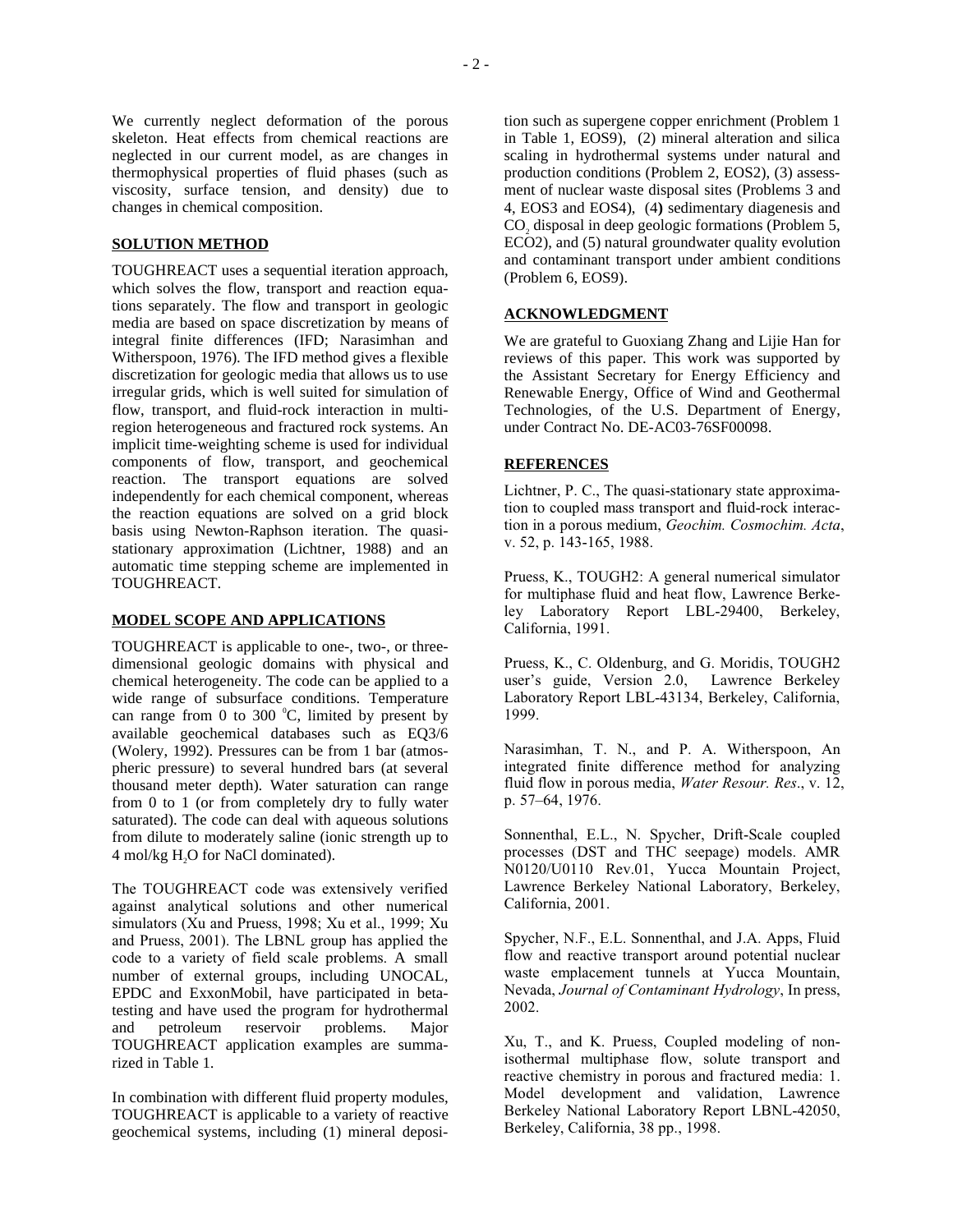Xu, T., K. Pruess, and G. Brimhall. An improved equilibrium-kinetics speciation algorithm for redox reactions in variably saturated flow systems, *Computers & Geosciences,* v.25(6), p.655 -666, 1999.

Xu, T., and K. Pruess, Modeling multiphase nonisothermal fluid flow and reactive geochemical transport in variably saturated fractured rocks: 1. Methodology, *American Journal of Science*, v. 301, p. 16-33, 2001.

Xu, T., E. Sonnenthal, N. Spycher, K. Pruess, G. Brimhall, and J. Apps, Modeling multiphase nonisothermal fluid flow and reactive geochemical transport in variably saturated fractured rocks: 2. Applications to supergene copper enrichment and hydrothermal flows, *American Journal of Science*, v. 301, p. 34-59, 2001.

Xu, T., and Pruess, K., On fluid flow and mineral alteration in fractured caprock of magmatic hydrothermal systems, *Journal of geophysical Research*, v. 106 (B2), p. 2121-2138, 2001.

Xu, T., E. Sonnenthal, and G. Bodvarsson, A reaction-transport model for calcite precipitation and evaluation of infiltration fluxes in unsaturated fractured rock, *Journal of Contaminant Hydrology*, in press, 2002.

Xu, T., E.L. Sonnenthal, N. Spycher, K. Pruess, User's guide of TOUGHREACT: A simulation program for non-isothermal multiphase reactive geochemical transport in variably saturated geologic media, Lawrence Berkeley National Laboratory Report, Berkeley, California, 200 pp., 2003a.

Xu, T, J. A. Apps, and K. Pruess, Reactive geochemical transport simulation to study mineral trapping for CO<sub>2</sub> disposal in deep arenaceous formations, *Journal of Geophysical Research*, v. 108, No. B2, 2003b.

Wolery, T. J., EQ3/6: Software package for geochemical modeling of aqueous systems: Package overview and installation guide (version 8.0), Lawrence Livermore National Laboratory Report UCRL-MA-110662 PT I, Livermore, California, 1992.